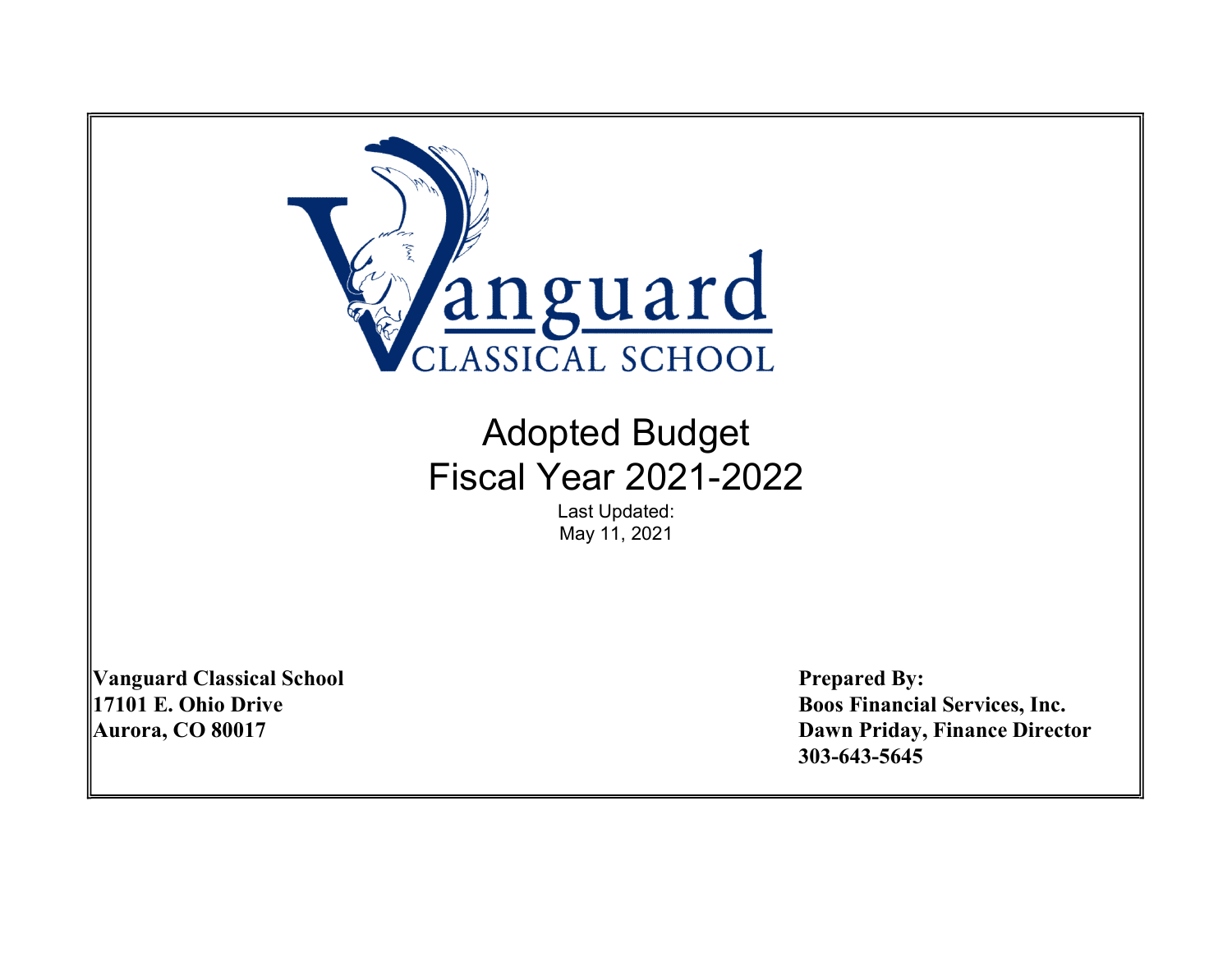|                                              | 2019-2020                | 2020-2021<br><b>Revised</b> | 2020-2021<br>Projected | 2021-2022<br><b>Adopted</b> | Change<br>Adopted<br>FY22/ Revised | Projected<br>2022 - 2023 | Projected<br>2023 - 2024 | Projected<br>2024 - 2025 | Projected<br>2025 - 2026 |
|----------------------------------------------|--------------------------|-----------------------------|------------------------|-----------------------------|------------------------------------|--------------------------|--------------------------|--------------------------|--------------------------|
| <b>Description</b>                           | <b>Actuals</b>           | <b>Budget</b>               | <b>Actuals</b>         | <b>Budget</b>               | <b>FY21</b>                        | <b>Budget</b>            | <b>Budget</b>            | <b>Budget</b>            | <b>Budget</b>            |
| <b>BEGINNING FUND BALANCE</b>                |                          |                             |                        |                             |                                    |                          |                          |                          |                          |
| Beginning Fund Balance                       | \$1,315,254              | \$3,145,463                 | \$3,145,463            | \$4,748,929                 | 1,603,466<br>\$                    | \$5,099,477              | \$5,245,783              | \$5,361,537              | \$5,563,821              |
| <b>REVENUES</b>                              |                          |                             |                        |                             |                                    |                          |                          |                          |                          |
| <b>Funded Full Time Students</b>             |                          |                             |                        |                             |                                    |                          |                          |                          |                          |
| FTE / Head Count                             | 1,122                    | 1,130                       | 1,131                  | 1,131                       | 1                                  | 1,156                    | 1,180                    | 1,196                    | 1,216                    |
| PPR                                          | 9,016<br>\$              | $8,510$ \$<br>\$            | 8,590                  | \$<br>$9,234$ \$            | 724.27                             | 9,557<br>\$              | 9,892<br>\$              | \$ 10,238                | 10,597<br>\$             |
| School Finance Funding                       | 10,116,434               | 9,616,300                   | 9,715,313              | 10,443,961                  | 827,661                            | 11,048,436               | 11,672,539               | 12,244,889               | 12,885,391               |
| Mill Levy Funding                            | 2,796,823                | 2,874,293                   | 3,162,468              | 3,162,468                   | 288,175                            | 2,926,764                | 2,957,278                | 2,967,449                | 2,987,791                |
| At Risk Adjustment                           | (122, 290)               | (170, 829)                  | (172, 633)             | (185, 580)                  | (14, 751)                          | (194, 500)               | (204, 944)               | (215, 248)               | (226, 350)               |
| <b>Fundraising</b>                           |                          |                             |                        |                             |                                    |                          |                          |                          |                          |
| Fundraising                                  | 27,910                   | $\blacksquare$              | 225                    |                             |                                    |                          | $\blacksquare$           |                          |                          |
| Gifts & Donations                            | 589                      | 207                         | 266                    |                             | (207)                              |                          |                          |                          |                          |
| <b>Other Local Revenues</b>                  |                          |                             |                        |                             |                                    |                          |                          |                          |                          |
| <b>Student Activities</b>                    | 60,872                   | 13,165                      | 28,998                 | 35,780                      | 22,615                             | 46,358                   | 46,993                   | 47,204                   | 47,627                   |
| <b>Building Rental</b>                       | 3,710                    | $\blacksquare$              |                        |                             |                                    |                          |                          |                          |                          |
| Interest Income                              | 36,359                   | 8,600                       | 8,600                  | 10,000                      | 1,400                              | 10,000                   | 10,000                   | 10,000                   | 10,000                   |
| District ESY Program                         | 270                      | 423                         | 423                    |                             | (423)                              |                          |                          |                          |                          |
| <b>Bond Funding</b>                          | 124,082                  | 125,363                     | 125,363                |                             | (125, 363)                         |                          |                          |                          |                          |
| Refunds                                      | 17,648                   |                             | 1,232                  |                             |                                    |                          |                          |                          |                          |
| <b>State and Federal Grants</b>              |                          |                             |                        |                             |                                    |                          |                          |                          |                          |
| <b>Security Cameras</b>                      | 15,000                   |                             |                        |                             |                                    |                          | $\blacksquare$           | $\blacksquare$           |                          |
| Kindergarten FF&E                            |                          | 70,198                      | 70,198                 |                             | (70, 198)                          |                          |                          |                          |                          |
| <b>ELPA</b>                                  | 249,653                  | 249,652                     | 277,580                | 277,580                     | 27,928                             | 285.892                  | 285.892                  | 285.892                  | 285.892                  |
| <b>READ Act</b>                              |                          | 238,005                     | 238,108                | 119,161                     | (118, 844)                         | 122,935                  | 125,816                  | 127,373                  | 129.592                  |
| <b>State Capital Construction</b>            | 312,870                  | 340,119                     | 342,195                | 290,876                     | (49, 243)                          | 349,771                  | 357,033                  | 361,874                  | 367,925                  |
| Non-Employer PERA Contributions              | 127,396                  | $\blacksquare$              |                        | 130,000                     | 130,000                            | 130,000                  | 130,000                  | 130,000                  | 130,000                  |
| <b>CDE SHP Grant</b>                         | 265,995                  | 21,915                      | 21,915                 |                             | (21, 915)                          |                          |                          | $\blacksquare$           |                          |
| Title I                                      | 61,337                   |                             |                        |                             |                                    |                          |                          |                          |                          |
| Title II                                     | 25,967                   | 40,288                      | 40,288                 | 40,288                      |                                    | 40,288                   | 40,288                   | 40,288                   | 40,288                   |
| Title IV                                     | 11,634                   | 22,508                      | 22,508                 | 22,508                      |                                    | 22,508                   | 22,508                   | 22,508                   | 22,508                   |
| COVID Relief Funds (CRF)                     | 394,346                  | 557,084                     | 557,084                | $\blacksquare$              | (557,084)                          |                          |                          | $\overline{\phantom{a}}$ |                          |
| COVID Relief Funds (CRF) - At Risk           |                          | 132,241                     | 132,241                | $\blacksquare$              | (132, 241)                         |                          |                          |                          |                          |
| <b>ESSER I Funds</b>                         | $\overline{\phantom{a}}$ | 247,162                     | 205,389                |                             | (247, 162)                         |                          |                          |                          |                          |
| <b>ESSER II Funds</b>                        |                          | 900,000                     | 369,558                | 516.964                     | (383,036)                          |                          |                          |                          |                          |
| <b>Food Service Revenue</b>                  |                          |                             |                        |                             |                                    |                          |                          |                          |                          |
| Local Revenue - Pay Pams                     | (20, 642)                |                             |                        |                             |                                    |                          |                          |                          |                          |
| <b>TOTAL REVENUES</b>                        | 14,505,963               | 15,286,693                  | 15, 147, 319           | 14,864,006                  | (422, 687)                         | 14,788,453               | 15,443,403               | 16,022,229               | 16,680,665               |
| <b>Beginning Fund Balance &amp; Revenues</b> | 15,821,217               | 18,432,156                  | 18,292,782             | 19,612,935                  | 1,180,779                          | 19,887,930               | 20,689,186               | 21,383,766               | 22,244,485               |
|                                              |                          |                             |                        |                             |                                    |                          |                          |                          |                          |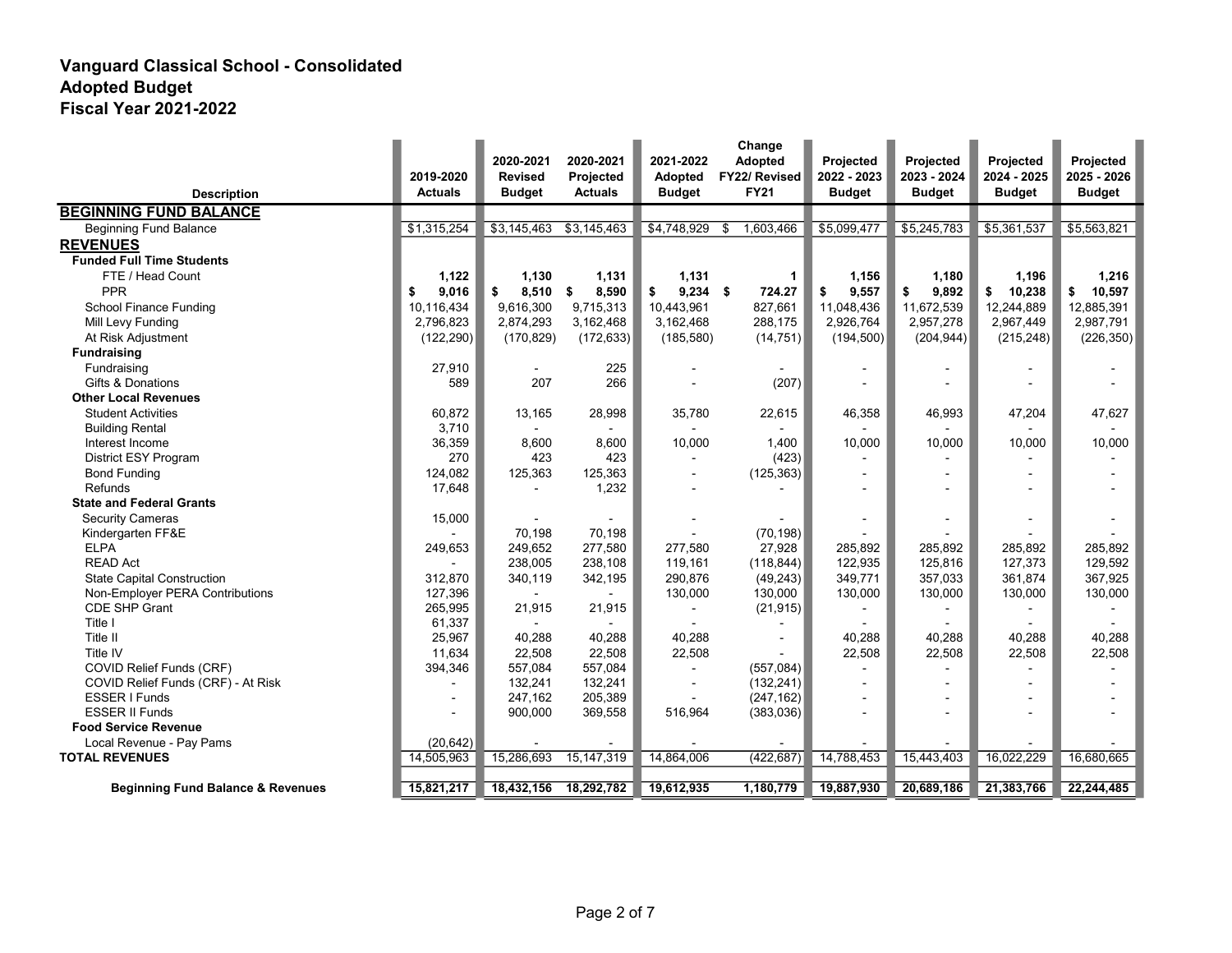|                                        |                | 2020-2021      | 2020-2021      | 2021-2022     | Change<br>Adopted    | Projected     | <b>Projected</b> | Projected     | <b>Projected</b> |
|----------------------------------------|----------------|----------------|----------------|---------------|----------------------|---------------|------------------|---------------|------------------|
|                                        | 2019-2020      | <b>Revised</b> | Projected      | Adopted       | <b>FY22/ Revised</b> | 2022 - 2023   | 2023 - 2024      | 2024 - 2025   | 2025 - 2026      |
| <b>Description</b>                     | <b>Actuals</b> | <b>Budget</b>  | <b>Actuals</b> | <b>Budget</b> | <b>FY21</b>          | <b>Budget</b> | <b>Budget</b>    | <b>Budget</b> | <b>Budget</b>    |
|                                        |                |                |                |               |                      |               |                  |               |                  |
| <b>EXPENDITURES</b>                    |                |                |                |               |                      |               |                  |               |                  |
| Salaries:                              |                |                |                |               |                      |               |                  |               |                  |
| <b>Teachers</b>                        | 3,079,278      | 2,914,119      | 2,817,930      | 3,404,750     | 490,631              | 3,598,000     | 3.816.000        | 3,930,480     | 4,048,394        |
| <b>Substitute Teachers</b>             | 22,819         | 38,200         | 54,305         | 41,300        | 3,100                | 42,700        | 44,000           | 45,320        | 46.680           |
| <b>Special Education Teachers</b>      | 535.357        | 648.340        | 648.340        | 705.200       | 56.860               | 737,500       | 772.000          | 795.160       | 819.015          |
| Special Education Para's/ESL           | 299,720        | 343.827        | 329,650        | 455,000       | 111,173              | 477,000       | 500,500          | 515,515       | 530.980          |
| <b>Instructional Aides</b>             | 439,541        | 499,300        | 475,300        | 546,000       | 46,700               | 583,000       | 600,000          | 618,000       | 636,540          |
| <b>Student Support Svcs</b>            | 45,804         | 237,000        | 207,887        | 260,700       | 23,700               | 404,500       | 417,000          | 429,510       | 442,395          |
| Administration                         | 652,170        | 547,750        | 546,750        | 549,000       | 1,250                | 565,500       | 582,500          | 599,975       | 617,974          |
| <b>Operational Support Services</b>    | 124,779        | 232,400        | 238,200        | 286,717       | 54,317               | 295,000       | 304,500          | 313,635       | 323,044          |
| <b>Administrative Assistants</b>       | 185,993        | 194,649        | 192,549        | 206,500       | 11,851               | 212,500       | 219,500          | 226,085       | 232,868          |
| Performance Bonus                      |                |                |                | 116,400       | 116,400              |               |                  |               |                  |
| PTO Payout                             |                | 99.033         | 99.033         |               | (99,033)             |               |                  |               |                  |
| <b>Total Salaries</b>                  | 5,385,462      | 5,754,618      | 5,609,945      | 6,571,567     | 816,949              | 6,915,700     | 7,256,000        | 7,473,680     | 7,697,890        |
| <b>Percentage of Revenues</b>          | 37%            | 38%            | 37%            | 44%           |                      | 47%           | 47%              | 47%           | 46%              |
| <b>Stipend &amp; Bonus:</b>            |                |                |                |               |                      |               |                  |               |                  |
| Stipends                               | 36,792         | 12,400         | 12,400         | 34,725        | 22,325               | 34,725        | 35,767           | 36,840        | 37,945           |
| <b>Retention Bonus</b>                 | 23,664         | 6,000          | 6,000          | 12,000        | 6,000                | 12,000        | 12,000           | 12,000        | 12,000           |
| <b>Total Stipend &amp; Bonus</b>       | 60,456         | 18,400         | 18,400         | 46,725        | 28,325               | 46,725        | 47,767           | 48,840        | 49,945           |
| <b>Benefits:</b>                       |                |                |                |               |                      |               |                  |               |                  |
| <b>Health Benefits</b>                 | 257,281        | 450,618        | 450,618        | 491,174       | 40,556               | 535,379       | 583,563          | 636.084       | 693,332          |
| PERA/Medicare                          | 1,198,135      | 1,290,269      | 1,270,441      | 1,479,188     | 188,919              | 1,590,914     | 1,705,430        | 1,794,121     | 1,847,859        |
| Non-Employer PERA Contributions        | 127,396        |                |                | 130,000       | 130,000              | 130,000       | 130,000          | 130.000       | 130,000          |
| <b>Total Benefits</b>                  | 1,582,812      | 1,740,888      | 1,721,059      | 2,100,362     | 359,474              | 2,256,293     | 2,418,993        | 2,560,205     | 2,671,190        |
| <b>Percentage of Salaries</b>          | 29%            | 30%            | 31%            | 32%           |                      | 33%           | 33%              | 34%           | 35%              |
| <b>Total Salaries &amp; Benefits</b>   | 7,028,729      | 7,513,906      | 7,349,403      | 8,718,654     | 1,204,748            | 9,218,718     | 9,722,760        | 10,082,725    | 10,419,026       |
| <b>Percentage of Revenues</b>          | 48%            | 49%            | 49%            | 59%           |                      | 62%           | 63%              | 63%           | 62%              |
| <b>INSTRUCTIONAL</b>                   |                |                |                |               |                      |               |                  |               |                  |
| <b>Purchased Services</b>              |                |                |                |               |                      |               |                  |               |                  |
| <b>Professional Education Services</b> | 34,235         | 18,400         | 18,400         | 36.000        | 17.600               | 37.080        | 38,192           | 39.338        | 40.518           |
| Substitutes - Kelly Services           | 23,371         | 10.000         | 10.000         | 50.000        | 40.000               | 51.500        | 53.045           | 54.636        | 56.275           |
| <b>SPED Services</b>                   | 196,045        | 62,500         | 71,000         | 71,000        | 8,500                | 73,130        | 75,324           | 77,584        | 79,911           |
| Professional Development Fees & Travel | 6,174          | 5,000          | 18,311         | 4,000         | (1,000)              | 4,120         | 4,244            | 4,371         | 4,502            |
| <b>Equipment Rentals - Copiers</b>     | 99,590         | 98,000         | 106,200        | 102,000       | 4,000                | 105,060       | 108,212          | 111,458       | 114,802          |
| <b>Contracted Field Trips</b>          | 10,037         | 1,000          | 1,000          | 25,480        | 24,480               | 26,244        | 27,032           | 27,843        | 28,678           |
| <b>Extended School Day Program</b>     |                |                |                |               |                      | 201,698       | 207,749          | 213,981       | 220,401          |
| <b>Concurrent Enrollment</b>           | $\overline{a}$ | 14,616         | 14,616         | 30,000        | 15,384               | 30,000        | 30,900           | 31,827        | 32,782           |
| <b>Supplies and Materials</b>          |                |                |                |               |                      |               |                  |               |                  |
| Books & Materials - Instructional      | 117,424        | 37,200         | 48,656         | 295,869       | 258,669              | 135,327       | 139,387          | 143,568       | 147,875          |
| Instructional Technology               | 1,620          | 26,300         | 26,300         | 135,210       | 108,910              | 173,400       | 177,000          | 179,400       | 182,400          |
| <b>Bond Tech Expenditures</b>          | 124,082        | 125,363        | 125,363        |               | (125, 363)           |               |                  |               |                  |
| <b>Student Activities</b>              | 35,414         | 14,000         | 14,000         | 98,500        | 84,500               | 101,455       | 104,499          | 107,634       | 110.863          |
| <b>Instructional FF&amp;E</b>          |                | 70,198         | 70,198         |               | (70, 198)            |               |                  |               |                  |
| <b>Total Instructional</b>             | 647,990        | 482,577        | 524,044        | 848,059       | 365,482              | 939,014       | 965,583          | 991,640       | 1,019,007        |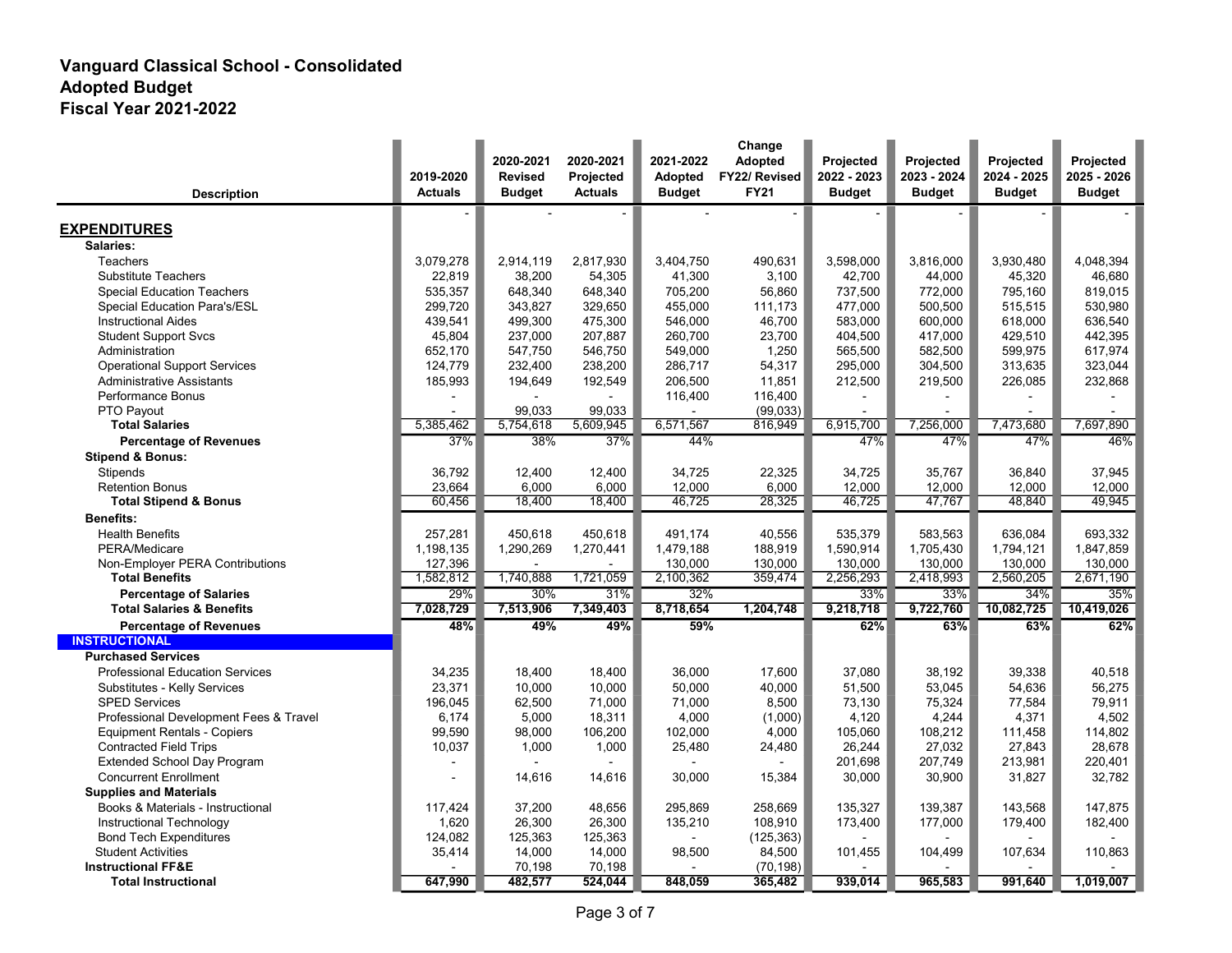|                                              |                | 2020-2021      | 2020-2021      | 2021-2022      | Change<br><b>Adopted</b> | Projected     | Projected     | Projected     | Projected     |
|----------------------------------------------|----------------|----------------|----------------|----------------|--------------------------|---------------|---------------|---------------|---------------|
|                                              | 2019-2020      | <b>Revised</b> | Projected      | <b>Adopted</b> | FY22/ Revised            | 2022 - 2023   | 2023 - 2024   | 2024 - 2025   | 2025 - 2026   |
| <b>Description</b>                           | <b>Actuals</b> | <b>Budget</b>  | <b>Actuals</b> | <b>Budget</b>  | <b>FY21</b>              | <b>Budget</b> | <b>Budget</b> | <b>Budget</b> | <b>Budget</b> |
| <b>SUPPORTING SERVICES</b>                   |                |                |                |                |                          |               |               |               |               |
| <b>Support Operations Purchased Services</b> |                |                |                |                |                          |               |               |               |               |
| <b>Business Services</b>                     | 180,000        | 156,550        | 156,550        | 161,250        | 4,700                    | 166,087       | 171,070       | 176,202       | 181,488       |
| <b>Technology Services Outsourced</b>        | 46,825         | 8,000          | 8,000          | 7,200          | (800)                    | 7,416         | 7,638         | 7,868         | 8,104         |
| <b>ACCO Contracted Services</b>              | 10,981         | 137            | 712            |                | (137)                    |               |               |               |               |
| Advertising/Marketing                        | 49,738         | 65,000         | 65,000         | 80,000         | 15,000                   | 82,400        | 84,872        | 87,418        | 90,041        |
| Dues & Fees                                  | 39,874         | 25,900         | 25,900         | 42,000         | 16,100                   | 43,260        | 44,558        | 45,895        | 47,271        |
| <b>Business Services</b>                     |                |                |                |                |                          |               |               |               |               |
| Banking                                      | 1,726          | 2,000          | 2,000          | 2,200          | 200                      | 2,266         | 2,334         | 2,404         | 2,476         |
| Payroll / Benefits Services                  | 25,291         | 31,000         | 21.100         | 28,350         | (2,650)                  | 29,201        | 30,077        | 30,979        | 31,908        |
| Audit / Tax Services                         | 11,150         | 8,900          | 8,900          | 9,650          | 750                      | 9,425         | 9,725         | 10,017        | 10,317        |
| <b>Legal Services</b>                        | 15,862         | 50,000         | 50,000         | 50,000         |                          | 51,500        | 53,045        | 54,636        | 56,275        |
| <b>District Services</b>                     |                |                |                |                |                          |               |               |               |               |
| Aurora Public Schools District Admin Fee     | 189,539        | 240,408        | 242,883        | 261,099        | 20,692                   | 276,211       | 291,813       | 306,122       | 322,135       |
| Aurora Public Schools Other Fees             | 158,224        | 225,936        | 209,658        | 232,479        | 6,543                    | 239,453       | 246.637       | 254,036       | 261.657       |
| <b>District Fee SPED Services</b>            | 368,879        | 21,481         | 21,604         | 166,787        | 145,306                  | 174,777       | 184,023       | 191,989       | 201,132       |
| <b>Human Resources</b>                       |                |                |                |                |                          |               |               |               |               |
| <b>Background Checks</b>                     | 3,926          | 1,900          | 1,900          | 1,900          |                          | 1,900         | 1,900         | 1,900         | 1,900         |
| Unemployment Insurance                       | 16,976         | 17,319         | 17,053         | 20,249         | 2,930                    | 20,887        | 21,911        | 22,568        | 23,244        |
| <b>Workers Comp Insurance</b>                | 28,374         | 28,133         | 28,133         | 28,836         | 703                      | 30,343        | 31,830        | 32,785        | 33,768        |
| Advertising / Recruiting / Other             | 11,298         | 11,500         | 19,000         | 11,500         |                          | 11,500        | 11,500        | 11,500        | 11,500        |
| <b>Property Related Services</b>             |                |                |                |                |                          |               |               |               |               |
| Utilities/Water/Waste Removal                | 127,253        | 134,700        | 134,700        | 152,200        | 17,500                   | 156,766       | 161,469       | 166,313       | 171,302       |
| Repairs & Maintenance Facility/Grounds       | 301.611        | 460,390        | 457,590        | 397,920        | (62, 470)                | 328,647       | 334,958       | 341,459       | 348,154       |
| <b>Facility Lease</b>                        | 2,414,233      | 2,239,369      | 2,239,368      | 2,109,098      | (130, 271)               | 2,233,989     | 2,323,580     | 2,368,344     | 2,366,944     |
| <b>Bond Fees</b>                             |                | 4,500          | 3,844          | 10,601         | 6,101                    | 10,568        | 10,505        | 10.410        | 10,300        |
| Shared Cost of West Kitchen                  | 14,067         | 20,000         | 20,000         | 20,000         |                          | 20,000        | 20,000        | 20,000        | 20,000        |
| Liability Insurance - Property               | 37,742         | 46,674         | 52,112         | 53,675         | 7,001                    | 55,286        | 56,944        | 58,653        | 60,412        |
| Telephone/Internet                           | 40,637         | 91,000         | 99,000         | 103,400        | 12,400                   | 106,502       | 109,697       | 112,988       | 116,378       |
| <b>Facility Projects</b>                     | 77,236         | 344,000        | 31,000         | 168,000        | (176,000)                | 140,000       | 140,000       | 140,000       | 140,000       |
| Non-Capital Furniture, Fixtures & Equipment  |                | 61,500         | 90,830         | 41,380         | (20, 120)                | 25,000        | 25,000        | 25,000        | 25,000        |
| <b>Supplies and Materials</b>                |                |                |                |                |                          |               |               |               |               |
| <b>Staff Appreciation</b>                    | 16,121         | 27,000         | 34,006         | 35,300         | 8,300                    | 34,000        | 34,000        | 34,000        | 34,000        |
| Supplies & Materials - Office                | 41,797         | 31,000         | 33,000         | 42,750         | 11,750                   | 31,000        | 31,000        | 31,000        | 31,000        |
| <b>Total Operations &amp; Support</b>        | 4,229,360      | 4,354,297      | 4,073,843      | 4,237,824      | (116, 473)               | 4,288,384     | 4,440,085     | 4,544,484     | 4,606,706     |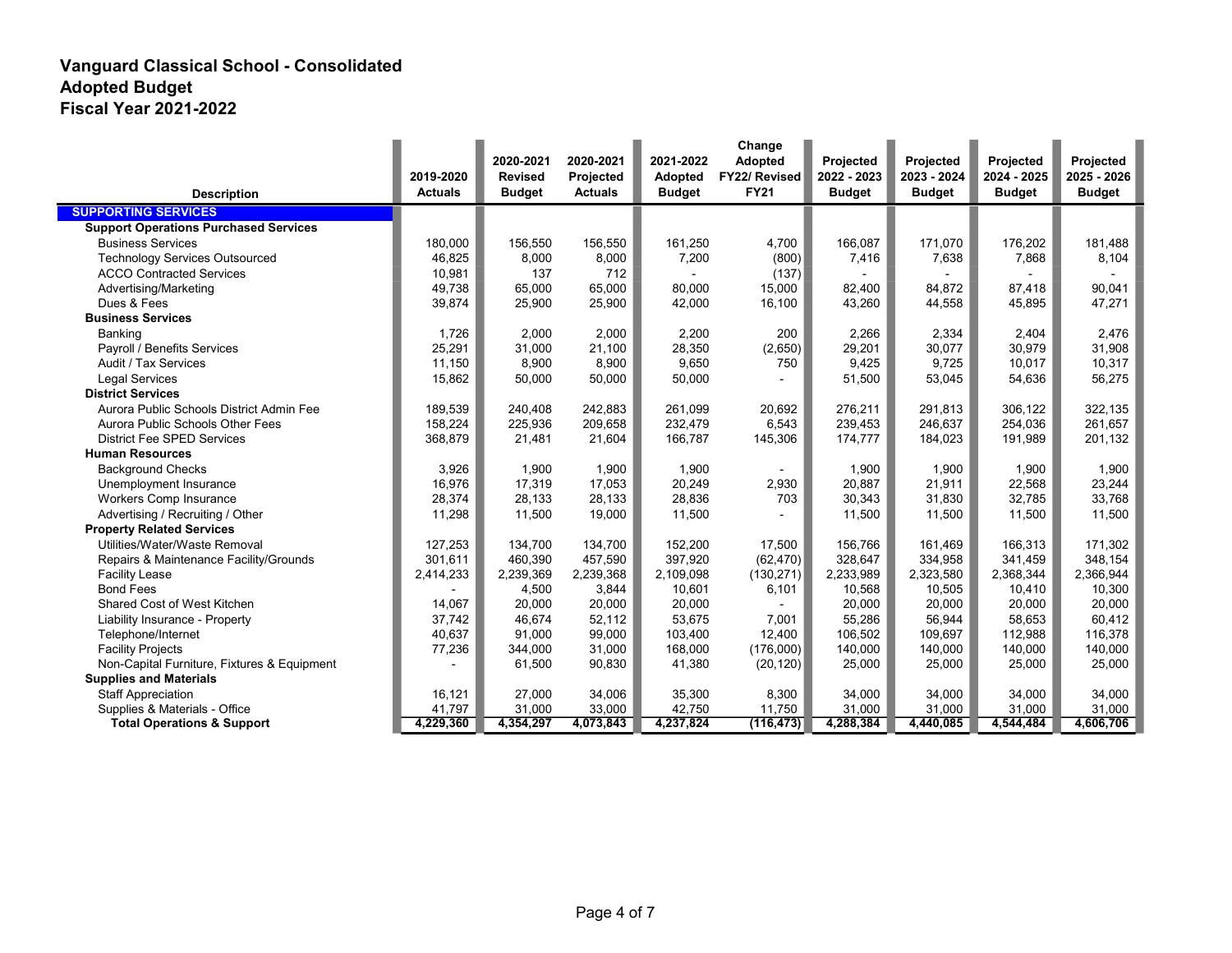|                                               | 2019-2020                | 2020-2021<br><b>Revised</b> | 2020-2021<br>Projected | 2021-2022<br>Adopted     | Change<br>Adopted<br>FY22/ Revised | Projected<br>2022 - 2023 | Projected<br>2023 - 2024 | Projected<br>2024 - 2025 | Projected<br>2025 - 2026 |
|-----------------------------------------------|--------------------------|-----------------------------|------------------------|--------------------------|------------------------------------|--------------------------|--------------------------|--------------------------|--------------------------|
| <b>Description</b>                            | <b>Actuals</b>           | <b>Budget</b>               | <b>Actuals</b>         | <b>Budget</b>            | <b>FY21</b>                        | <b>Budget</b>            | <b>Budget</b>            | <b>Budget</b>            | <b>Budget</b>            |
| <b>Grants</b>                                 |                          |                             |                        |                          |                                    |                          |                          |                          |                          |
| <b>CDE SHP Grant</b>                          |                          |                             |                        |                          |                                    |                          |                          |                          |                          |
| Salary                                        | 210,611                  | 21,915                      | 21,915                 |                          | (21, 915)                          |                          |                          |                          |                          |
| <b>Benefits</b>                               | 37,263                   |                             |                        |                          |                                    |                          |                          |                          |                          |
| <b>Purchased Professional Services</b>        | 900                      |                             |                        |                          |                                    |                          |                          |                          |                          |
| Supplies & Materials                          | 17,222                   | $\overline{\phantom{a}}$    |                        | $\overline{\phantom{0}}$ |                                    | $\overline{\phantom{a}}$ | $\overline{\phantom{0}}$ | $\overline{\phantom{a}}$ |                          |
| <b>Total CDE SHP Grant</b>                    | 265,995                  | 21,915                      | 21,915                 |                          | (21, 915)                          |                          |                          |                          |                          |
| Title I                                       |                          |                             |                        |                          |                                    |                          |                          |                          |                          |
| Salary                                        | 42,202                   |                             | ۰                      |                          |                                    | $\overline{\phantom{0}}$ |                          |                          |                          |
| <b>Benefits</b>                               | 10,551                   |                             | ۰                      |                          |                                    |                          |                          |                          |                          |
| Professional Development                      | 4,630                    |                             |                        |                          |                                    |                          |                          |                          |                          |
| Supplies & Materials                          | 3,954                    |                             |                        |                          | $\overline{a}$                     |                          |                          |                          |                          |
| <b>Total Title I</b>                          | 61,337                   |                             | $\blacksquare$         | ÷                        |                                    | $\blacksquare$           |                          |                          |                          |
| <b>Title II</b>                               |                          |                             |                        |                          |                                    |                          |                          |                          |                          |
| Purchased Services- Prof. Ed. Services        | 12,900                   | 17,166                      | 17,166                 |                          | (17, 166)                          | 18,000                   | 18,000                   | 18,000                   | 18,000                   |
| Professional Development                      | 3,007                    | 22,181                      | 22,181                 | 25,943                   | 3,762                              | 22,181                   | 22,181                   | 22,181                   | 22,181                   |
| Supplies & Materials                          | 10,060                   | 941                         | 941                    | 14,345                   | 13,404                             | 107                      | 107                      | 107                      | 107                      |
| <b>Total Title II</b>                         | 25,967                   | 40,288                      | 40,288                 | 40,288                   |                                    | 40,288                   | 40,288                   | 40,288                   | 40,288                   |
| <b>Title IV</b>                               |                          |                             |                        |                          |                                    |                          |                          |                          |                          |
| Professional Development                      |                          | 2,582                       | 2,582                  |                          | (2, 582)                           | 2,582                    | 2,582                    | 2,582                    | 2,582                    |
| <b>Purchased Services</b>                     |                          | 249                         | 249                    |                          | (249)                              |                          |                          |                          |                          |
| <b>Community Service - Field Trip</b>         | 2,641                    | 687                         | 687                    |                          | (687)                              | 687                      | 687                      | 687                      | 687                      |
| Supplies & Materials<br><b>Total Title IV</b> | 8,993<br>11,634          | 18,990<br>22,508            | 18,990                 | 22,508<br>22,508         | 3,518                              | 19,239                   | 19,239                   | 19,239                   | 19,239<br>22,508         |
|                                               |                          |                             | 22,508                 |                          |                                    | 22,508                   | 22,508                   | 22,508                   |                          |
| <b>READ Act</b>                               |                          |                             |                        |                          |                                    |                          |                          |                          |                          |
| Books & Materials - Instructional             |                          | 238,005                     | 238,108                | 119,161                  | (118, 844)                         | 122,935                  | 125,816                  | 127,373                  | 129,592                  |
| Supplies & Materials<br><b>Total Read Act</b> | $\overline{\phantom{a}}$ | 238,005                     | 238,108                | 119,161                  | (118, 844)                         | 122,935                  | 125,816                  | 127,373                  | 129,592                  |
| <b>COVID Relief Funds (CRF)</b>               |                          |                             |                        |                          |                                    |                          |                          |                          |                          |
| Salary                                        | $\overline{a}$           | 78,208                      | 78,208                 |                          | (78, 208)                          |                          |                          |                          |                          |
| Stipends                                      |                          | 20,725                      | 20,725                 |                          | (20, 725)                          |                          |                          |                          |                          |
| <b>Benefits</b>                               |                          | 27,916                      | 27,916                 |                          | (27, 916)                          |                          |                          |                          |                          |
| <b>Instructional Technology</b>               | 268,226                  | 196.756                     | 196.756                |                          | (196, 756)                         | $\overline{\phantom{a}}$ |                          |                          |                          |
| <b>Instructional Materials</b>                | 98,373                   | 50,256                      | 50,256                 |                          | (50, 256)                          |                          |                          |                          |                          |
| <b>Purchased Services</b>                     | 6,893                    | 30,310                      | 30,310                 |                          | (30, 310)                          | $\overline{\phantom{a}}$ |                          |                          |                          |
| Professional Development                      | 1,110                    | 4,620                       | 4,620                  |                          | (4,620)                            |                          |                          |                          |                          |
| Furniture, Fixtures & Equipment               | 11,877                   | 75,936                      | 75,936                 |                          | (75, 936)                          |                          |                          |                          |                          |
| Supplies & Materials                          | 7,867                    | 72,358                      | 72,358                 |                          | (72, 358)                          |                          |                          |                          |                          |
| <b>Total COVID Relief Funds (CRF)</b>         | 394,346                  | 557,084                     | 557,084                | $\overline{a}$           | (557, 084)                         | $\blacksquare$           | $\blacksquare$           | $\blacksquare$           | $\blacksquare$           |
| <b>COVID Relief Funds (CRF) - At Risk</b>     |                          |                             |                        |                          |                                    |                          |                          |                          |                          |
| Salary                                        |                          | 132,241                     | 132,241                |                          | (132, 241)                         |                          |                          |                          |                          |
| Total COVID Relief Funds (CRF) - At Risk      |                          | 132,241                     | 132,241                |                          | (132, 241)                         | $\blacksquare$           |                          |                          |                          |
|                                               |                          |                             |                        |                          |                                    |                          |                          |                          |                          |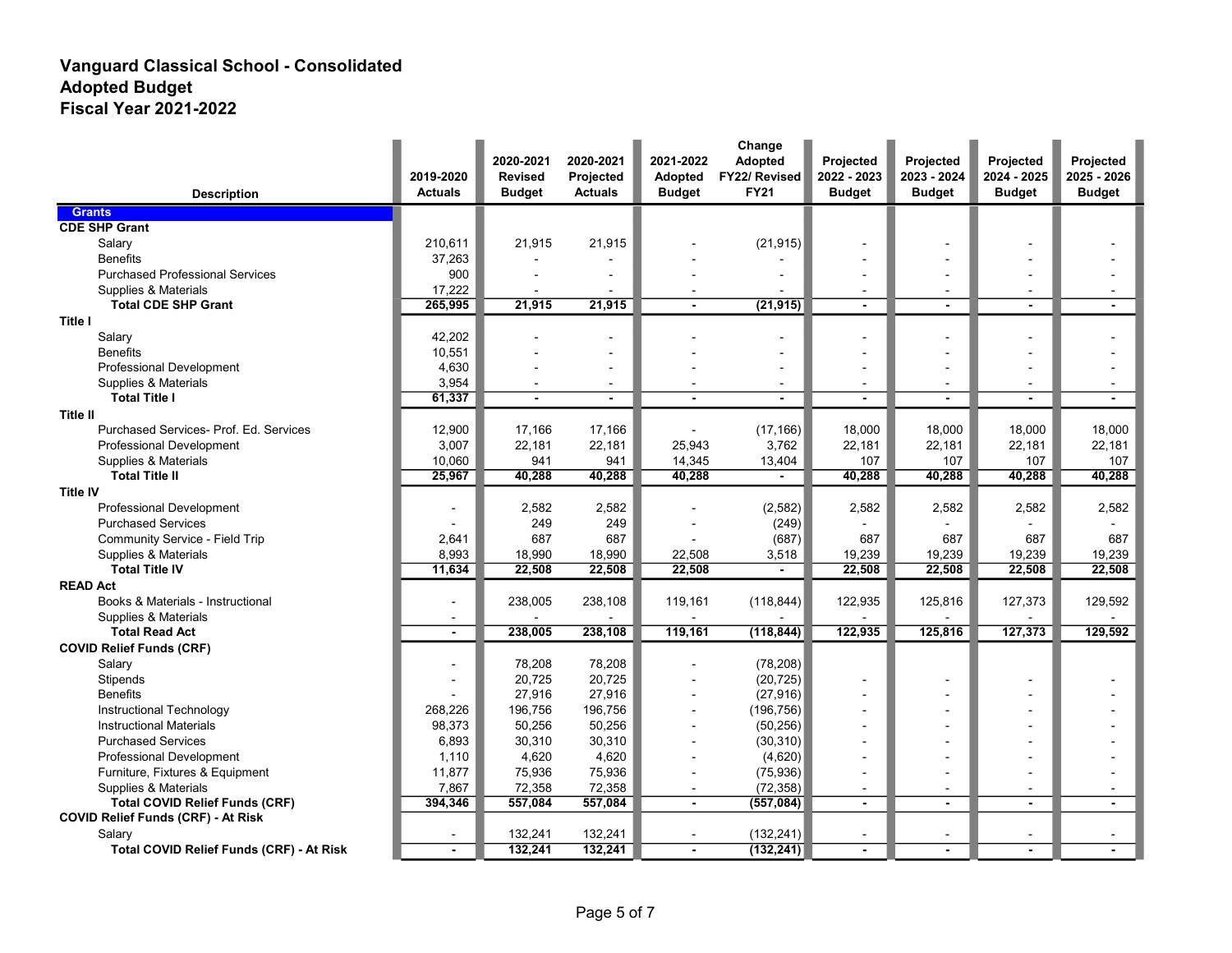|                                                     |                     | 2020-2021                | 2020-2021           | 2021-2022           | Change<br>Adopted | Projected           | <b>Projected</b>    | Projected           | Projected           |
|-----------------------------------------------------|---------------------|--------------------------|---------------------|---------------------|-------------------|---------------------|---------------------|---------------------|---------------------|
|                                                     | 2019-2020           | <b>Revised</b>           | Projected           | <b>Adopted</b>      | FY22/ Revised     | 2022 - 2023         | 2023 - 2024         | 2024 - 2025         | 2025 - 2026         |
| <b>Description</b>                                  | <b>Actuals</b>      | <b>Budget</b>            | <b>Actuals</b>      | <b>Budget</b>       | <b>FY21</b>       | <b>Budget</b>       | <b>Budget</b>       | <b>Budget</b>       | <b>Budget</b>       |
| <b>ESSER I Funds</b>                                |                     |                          |                     |                     |                   |                     |                     |                     |                     |
| Salary                                              |                     | 3,974                    | 17,829              |                     | (3,974)           |                     |                     |                     |                     |
| <b>Benefits</b>                                     |                     | 888                      | 3,948               |                     | (888)             |                     |                     |                     |                     |
| Instructional Technology                            |                     | 36,677                   | 47,792              |                     | (36, 677)         |                     |                     |                     |                     |
| <b>Purchased Services</b>                           |                     | 2,260                    | 18,000              |                     | (2,260)           |                     |                     |                     |                     |
| Furniture, Fixtures & Equipment                     |                     |                          | 110,165             |                     |                   |                     |                     |                     |                     |
| Supplies & Materials                                |                     | 203,363                  | 7,655               |                     | (203, 363)        |                     |                     |                     |                     |
| <b>Total ESSER I Funds</b>                          | $\blacksquare$      | 247,162                  | 205,389             | $\blacksquare$      | (247, 162)        | $\overline{a}$      | $\overline{a}$      | $\blacksquare$      | $\blacksquare$      |
| <b>ESSER II Funds</b>                               |                     |                          |                     |                     |                   |                     |                     |                     |                     |
| Salary                                              |                     |                          | 91,156              | 131,501             | 131,501           |                     |                     |                     |                     |
| <b>Benefits</b>                                     |                     | $\overline{\phantom{a}}$ | 4,366               | 29,785              | 29,785            | $\overline{a}$      |                     |                     |                     |
| Instructional Technology                            |                     |                          | 227,078             |                     |                   |                     |                     |                     |                     |
| <b>Purchased Services</b>                           |                     | $\blacksquare$           | 45,785              | 327,154             | 327,154           | $\overline{a}$      |                     |                     |                     |
| Supplies & Materials                                |                     | 900.000                  | 1,173               | 28,524              | (871, 476)        |                     |                     |                     |                     |
| <b>Total ESSER II Funds</b>                         |                     | 900,000                  | 369,558             | 516,964             | (383,036)         |                     |                     |                     |                     |
| <b>Total Grants</b>                                 | 759,278             | 2,159,203                | 1,587,091           | 698,921             | (1,460,282)       | 185,731             | 188,612             | 190,169             | 192,388             |
| <b>FOOD SERVICE EXPENSE</b>                         |                     |                          |                     |                     |                   |                     |                     |                     |                     |
| Contracted Services/Nutrition Admin (APS Fee)       | 9,434               | 9,471                    | 9,471               | 10,000              | 529               | 10,300              | 10,609              | 10,927              | 11,255              |
| Food                                                | 962                 |                          |                     |                     |                   |                     |                     |                     |                     |
| <b>Total Food Service</b>                           | 10,396              | 9,471                    | 9,471               | 10,000              | 529               | 10,300              | 10,609              | 10,927              | 11,255              |
| <b>TOTAL EXPENDITURES GENERAL</b>                   | 12,675,754          | 14,519,454               | 13,543,852          | 14,513,458          | (5,996)           | 14,642,147          | 15,327,649          | 15,819,945          | 16,248,381          |
|                                                     |                     |                          |                     |                     |                   |                     |                     |                     |                     |
| <b>BEGINNING FUND BALANCE</b>                       | 1,315,254           | 3,145,463                | 3,145,463           | 4,748,929           | 1,603,466         | 5,099,477           | 5,245,783           | 5,361,537           | 5,563,821           |
| <b>TOTAL REVENUES</b>                               | 14,505,963          | 15,286,693               | 15, 147, 319        | 14,864,006          | (422, 687)        | 14,788,453          | 15,443,403          | 16,022,229          | 16,680,665          |
| <b>BEGINNING FUND BALANCE &amp; REVENUES</b>        | 15,821,217          | 18,432,156               | 18,292,782          | 19,612,935          | 1,180,779         | 19,887,930          | 20,689,186          | 21,383,766          | 22,244,485          |
| <b>TOTAL EXPENDITURES</b>                           | 12,675,754          | 14,519,454 13,543,852    |                     | 14,513,458          | (5,996)           | 14,642,147          | 15,327,649          | 15,819,945          | 16,248,381          |
| <b>ENDING FUND BALANCE</b>                          |                     |                          |                     |                     |                   |                     |                     |                     |                     |
| Unrestricted                                        |                     |                          |                     |                     |                   |                     |                     |                     |                     |
| Legal Reserve                                       | 2,680,163<br>50,000 | 3,429,701<br>50.000      | 4,293,929<br>50,000 | 4,614,477<br>50,000 | 1,184,776         | 4,756,783<br>50,000 | 4,852,537<br>50,000 | 5,039,821<br>50.000 | 5,459,104<br>50,000 |
| Tabor Reserve 3%                                    | 415,300             | 433,000                  | 405,000             | 435,000             | 2,000             | 439,000             | 459,000             | 474,000             | 487,000             |
| <b>Ending Fund Balance</b>                          | 3,145,463           | 3,912,701                | 4,748,929           | 5,099,477           | 1,186,776         | 5,245,783           | 5,361,537           | 5,563,821           | 5,996,104           |
|                                                     |                     | $\overline{a}$           |                     |                     |                   |                     |                     |                     |                     |
| <b>Total Expenditures &amp; Ending Fund Balance</b> | 15,821,217          | 18,432,155               | 18,292,781          | 19,612,935          | 1,180,780         | 19,887,930          | 20,689,186          | 21,383,766          | 22,244,485          |
|                                                     |                     |                          |                     |                     |                   |                     |                     |                     |                     |
|                                                     |                     |                          |                     |                     |                   |                     |                     |                     |                     |
| East Campus Change in Fund Balance                  | 1,035,894           | 861,660                  | 1,443,378           | 718,624             | (143, 037)        | 417,223             | 336,647             | 443,697             | 581,529             |
| West Campus Change in Fund Balance                  | 794,315             | (94, 422)                | 160,088             | (368, 076)          | (273, 654)        | (270, 917)          | (220, 893)          | (241, 413)          | (149, 246)          |
| <b>Consolidated Change in Fund Balance</b>          | 1,830,209           | 767,239                  | 1,603,466           | 350,548             | (416, 691)        | 146,306             | 115,754             | 202,284             | 432,283             |
| <b>Percent of Expenditures</b>                      | 14.4%               | 5.3%                     | 11.8%               | 2.4%                |                   | 1.0%                | 0.8%                | 1.3%                | 2.7%                |